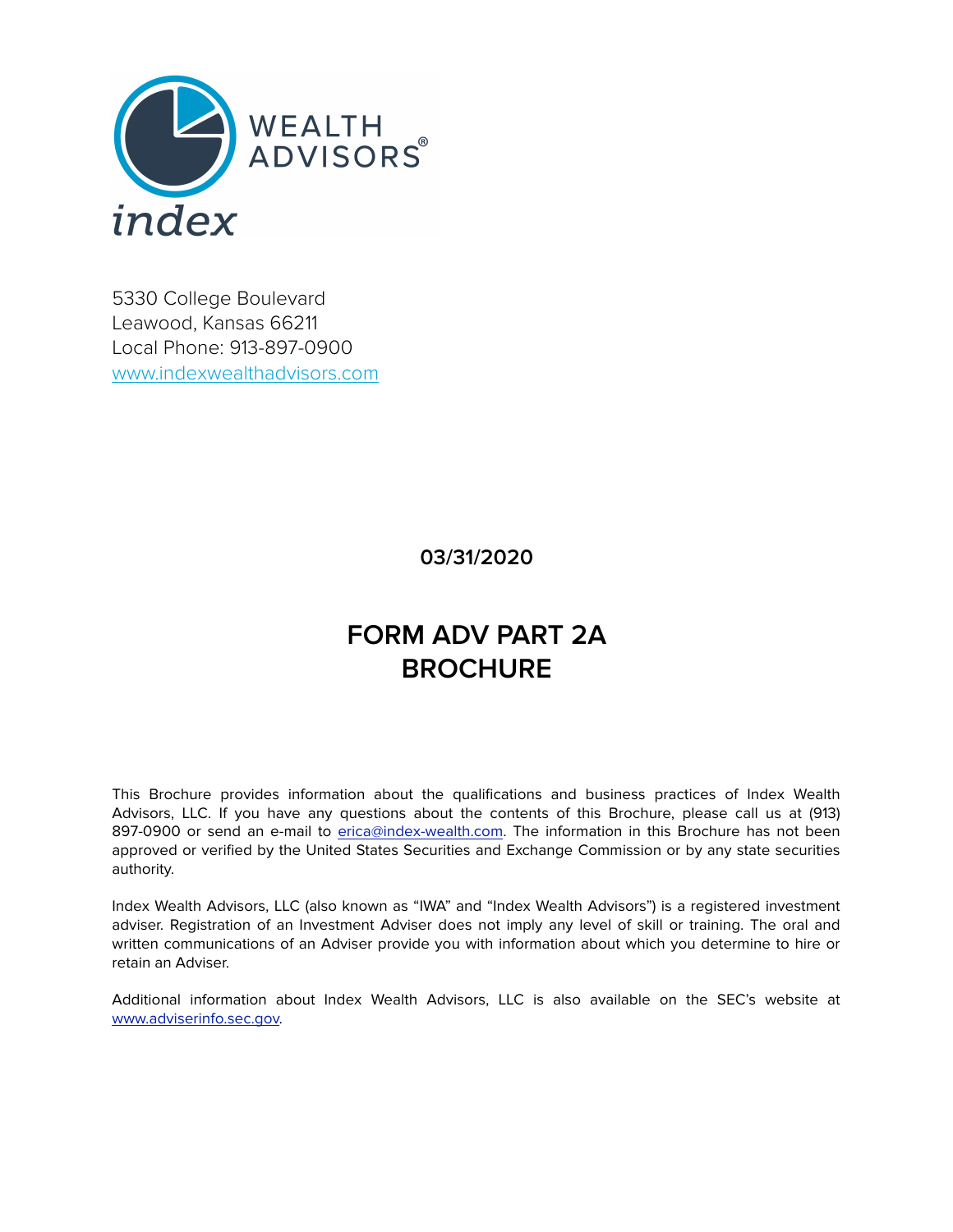## **Item 1: Cover Page**

Please refer to previous page

## **Item 2: Material Changes**

This Firm Brochure, dated and issued on March 31, 2020 has no material changes to report since our original filing on March 30, 2012.

We will offer or deliver information about our qualifications and business practices to clients on at least an annual basis. Pursuant to the Kansas Uniform Securities Act and related regulations we will ensure that you receive a summary of any material changes to this and subsequent Brochures within 90 days of the close of our fiscal year. We may further provide other ongoing disclosure information about material changes and file an amendment within 30 days of the event that requires the filing. We will provide you with a new Brochure as necessary, based on changes or new information, at any time, without charge.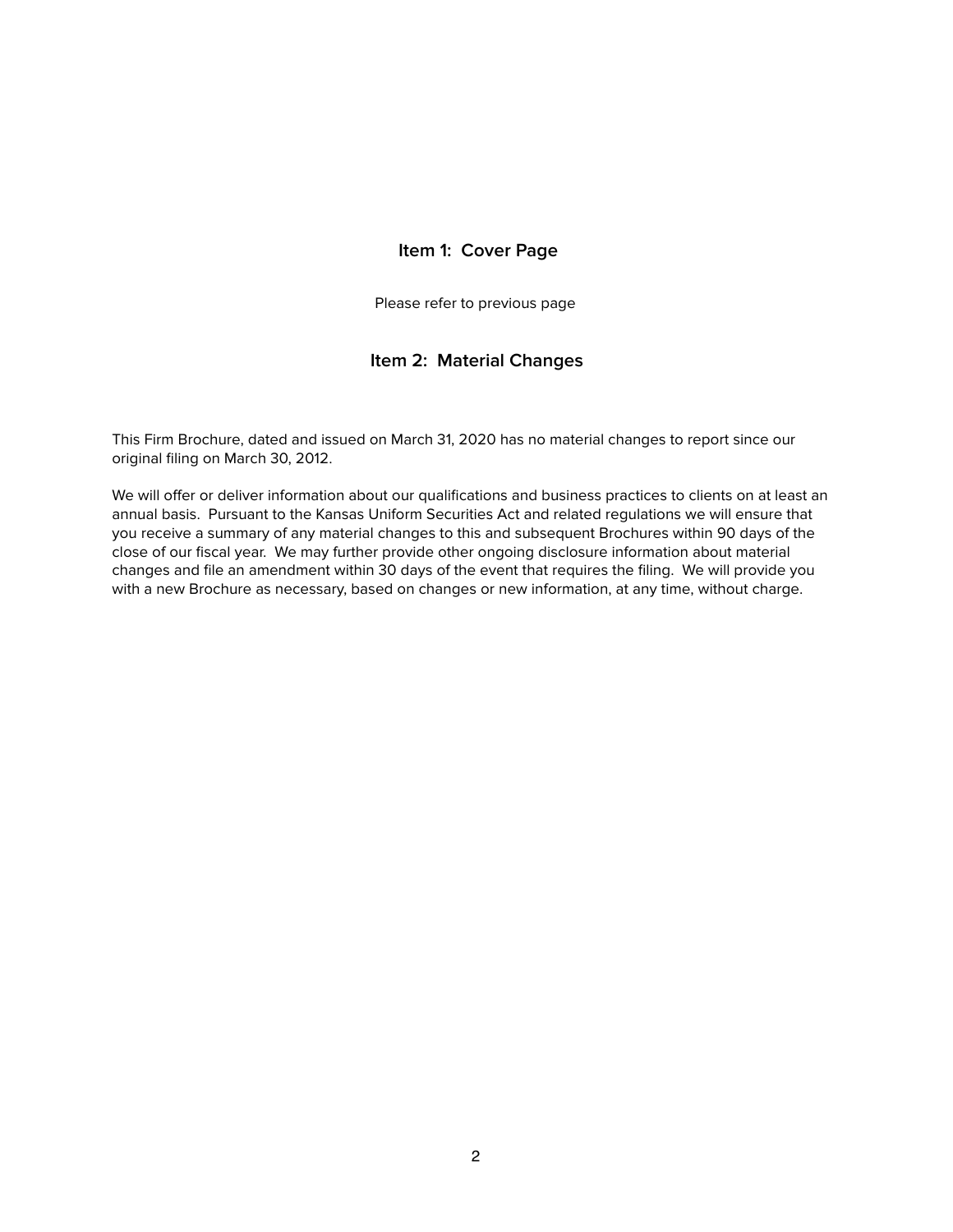## Item 3: Table of Contents

| ITEM 8: METHODS OF ANALYSIS, INVESTMENT STRATEGIES AND RISK OF LOSS 8     |  |
|---------------------------------------------------------------------------|--|
|                                                                           |  |
|                                                                           |  |
| ITEM 11: CODE OF ETHICS, PARTICIPATION OR INTEREST IN CLIENT TRANSACTIONS |  |
|                                                                           |  |
|                                                                           |  |
|                                                                           |  |
|                                                                           |  |
|                                                                           |  |
|                                                                           |  |
|                                                                           |  |
|                                                                           |  |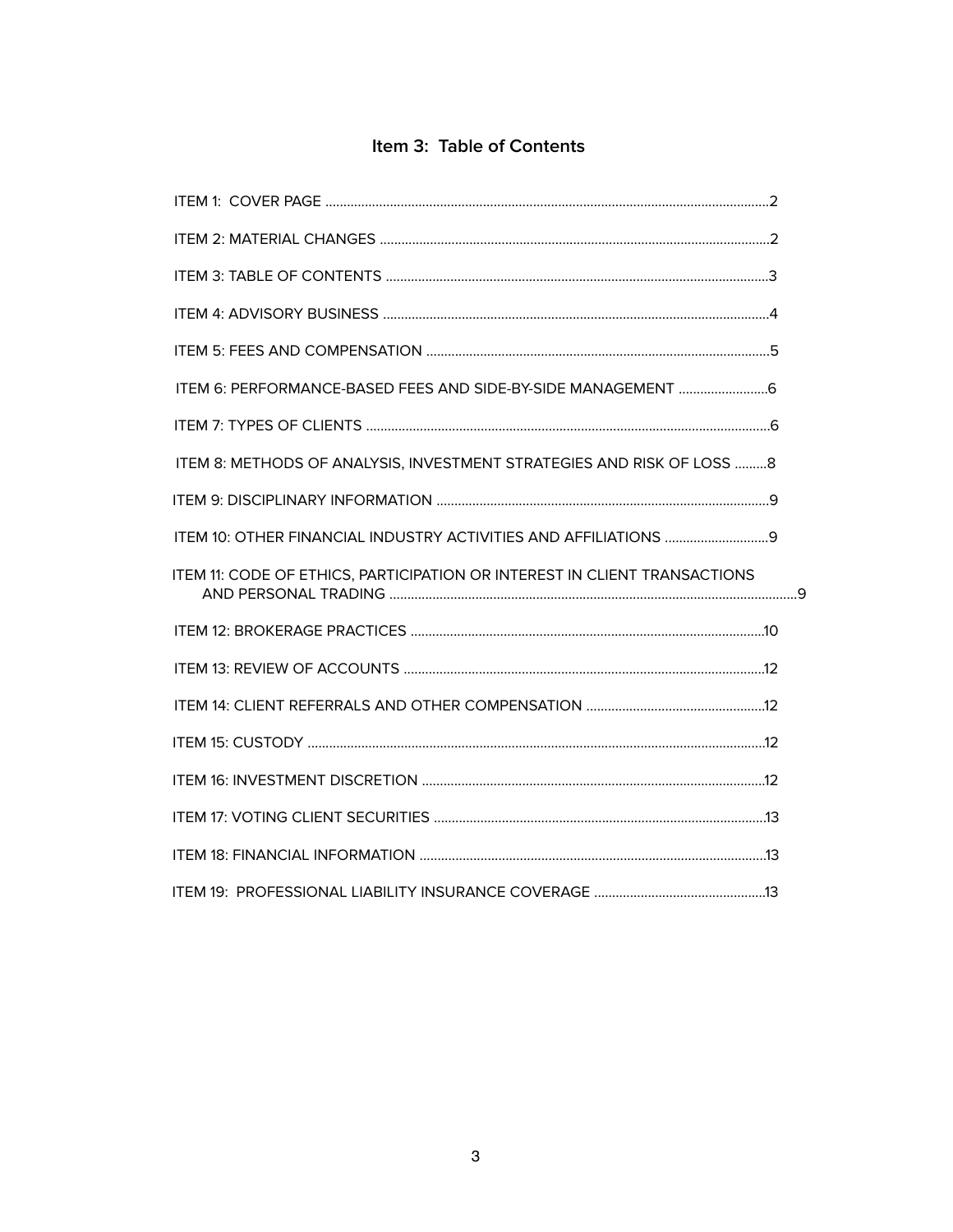## **Item 4: Advisory Business**

#### **Description of Services and Fees**

Index Wealth Advisors, LLC ("IWA") is currently registered with the Kansas Securities Commission as a registered investment adviser based in Leawood, Kansas. We are organized as a limited liability company under the laws of the State of Kansas, and have been providing investment advisory services since May, 2011. Since 2002, Erica D. Massman, CEO and co-owner of Index Wealth Advisors, LLC, has been a financial advisor. Erica D. Massman is 50% owner and Chris Massman is 50% owner.

The following paragraphs describe our services and fees. As used in this brochure, the words "we", "our" and "us" refer to Index Wealth Advisors and the words "you", "your" and "client" refer to you as either a client or prospective client of our firm. The term "custodian(s)" refers to firms that custody your assets, they are, in no particular order, Charles Schwab & Co., Inc. ("Schwab") and TD Ameritrade, Inc ("TD Ameritrade"). You may see the term Associated Person or Investment Adviser Representative throughout this brochure. As used in this brochure, our Associated Persons or Investment Adviser Representatives are our firm's officers, employees, and all individuals providing investment advice on behalf of our firm. The term "index funds" is used throughout this brochure to describe passively managed or index mutual funds.

#### **Investment Advisory Services**

At Index Wealth Advisors, we offer discretionary investment advisory services that focus specifically on providing our clients with portfolios of passively managed or index mutual funds.

Our investment advice is tailored to match each of our clients' ability to manage risk. If you retain our firm for investment advisory services, we will help you determine your risk capacity in consideration of five dimensions of risk: time horizon and liquidity needs; net income; net savings; investment knowledge; and attitude toward risk. We will provide investment advisory services with respect to each account designated by our clients for management, as follows:

- 1. make recommendations based on our clients' risk capacity
- 2. develop an asset allocation of primarily passively managed mutual funds
- 3. place trades on behalf of our clients
- 4. provide quarterly performance reports
- 5. perform quarterly portfolio reviews to determine if rebalancing is necessary
- 6. rebalance when deemed necessary

Additional services may include investment related tax management. Investment related tax management will provide advice on tax efficient investment strategies and tax loss harvesting opportunities.

#### **Hourly Planning Arrangements**

We provide hourly planning services for those clients' without Investment Advisory Assets with IWA and who need advice on a limited scope. Hour planning clients are approved on a case-by-case basis and are not typical. Our hourly rate is \$225.

#### **Assets Under Management**

As of December 31, 2019, we managed \$23,891,999 in client assets on a discretionary basis.

#### **Types of Investments**

We primarily recommend index funds; however, we may also offer advice on equity securities, U.S. Government securities, corporate debt securities, municipal debt securities, mutual funds, and exchange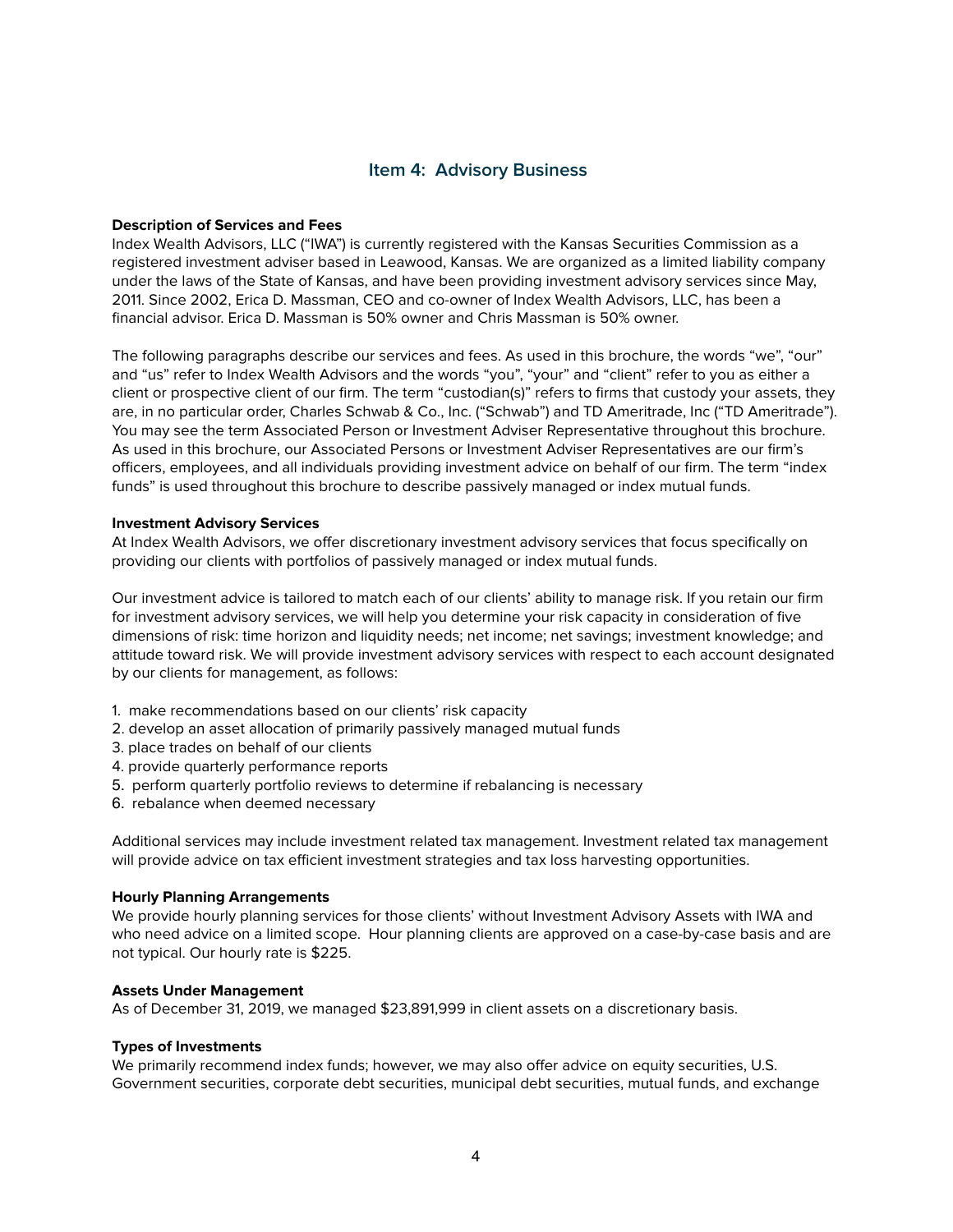traded funds. We will also review, and when appropriate, make recommendations to the sub-accounts within variable annuities and variable life insurance products.

Additionally, we may advise you on other types of investments that we deem appropriate based on your stated goals and objectives. We may also provide advice on any type of investment held in your portfolio at the inception of our advisory relationship.

## **Item 5: Fees and Compensation**

Our fee for investment advisory services is based on a percentage of your assets we manage and is set forth in the following schedule:

| <b>Assets Under Management</b>                 | <b>Annual</b><br>Fee | <b>Annual Fee is billed quarterly</b><br>as follows |
|------------------------------------------------|----------------------|-----------------------------------------------------|
| First \$100,000                                | 1.55%                | 0.3875%                                             |
| Next \$150,000 (from \$100,001 to \$250,000)   | 1.25%                | 0.3125%                                             |
| Next \$250,000 (from \$250,001 to \$500,000)   | 0.9%                 | 0.225%                                              |
| Next \$500,000 (from \$500,001 to \$1,000,000) | 0.7%                 | 0.175%                                              |
| Assets above \$1,000,000                       | 0.6%                 | 0.15%                                               |

The fee schedule results in a blended fee for assets over \$100,000. For example, the blended annual fee for \$250,000 is 1.37% (the First \$100,000 at 1.55% and the Next \$150,000 at 1.25%).

Our annual investment advisory fees are billed quarterly and payable three months in advance and are based upon the value of assets held in the account on the last trading day of the month immediately prior to the three month period. Our advisory fee is negotiable. As stated in our Client Agreement, we will deduct our fee directly from your account through the qualified custodian holding your funds and securities. Further, the qualified custodian will deliver an account statement to you at least quarterly showing all disbursements from your account.

Clients account assets are held at one of two custodians. They are Schwab and TD Ameritrade. In addition to the fees charged by us, there are transactions charges involved when purchasing and selling securities in client accounts, which are charged by the custodian. A written confirmation of each transaction including all transaction charges will be sent by the custodian to the client immediately following execution of each transaction. Please refer to Item 12, Brokerage Practices section below for detailed information on these brokerage services.

Either you or we may terminate our Client Agreement by written notice stating the effective date of termination. If no effective date of termination is stated, termination shall occur on the last trading day of the month during which written notice is received by the other party. If you terminate our Client Agreement, your fee will be based upon the value of assets in the account and the number of days which assets were held in the account prior to termination. You will then be reimbursed a pro-rata portion of any unearned fee. If we terminate our Client Agreement, your fee for the final three month billing period will be pro-rated to account for the duration during which assets were held in the account.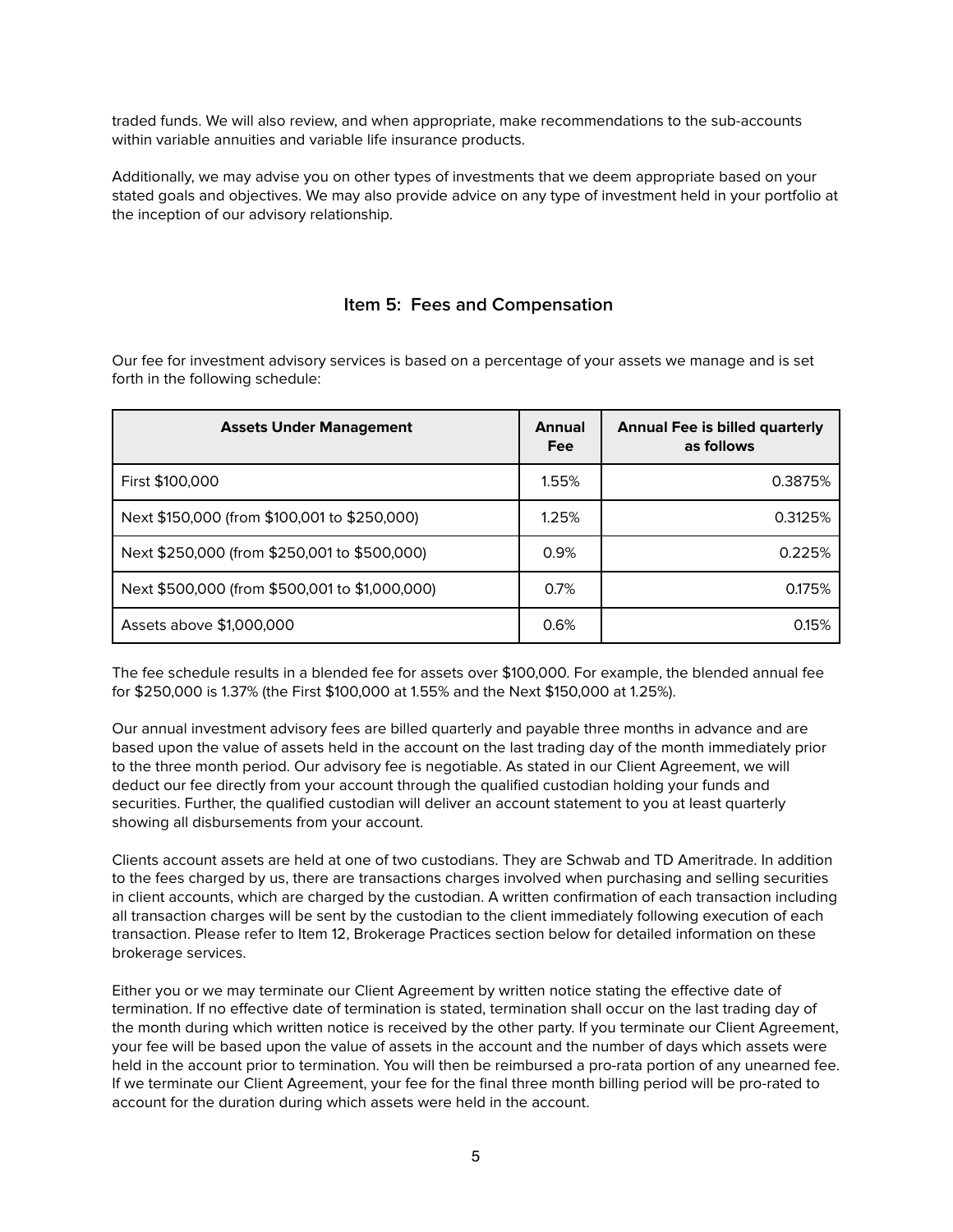We encourage you to reconcile our invoices with the statement(s) you receive from the qualified custodian. If you find any inconsistent information between our invoice and the statement(s) you receive from the qualified custodian please call our main office number located on the cover page of this brochure.

#### **Additional Fees and Expenses**

The fees that you pay to our firm for investment advisory services are separate and distinct from the fees and expenses charged by mutual funds (described in each fund's prospectus) to their shareholders. You will incur transaction and/or brokerage fees from the custodian when we purchase or sell index funds or other securities in your account. You may also pay additional custodial fees. Please refer to your account agreement with your custodian. We do not share in any fees charged by the broker-dealer or custodian. To fully understand the total cost you will incur, you should review all the fees charged by all parties, including, but not necessarily limited to, mutual funds, exchange traded funds, our firm and your custodian.

#### **Arrangement with Third Party Account Administrator/Manager (TAMPs)**

We retain an independent third-party account administrator, for some existing clients, (LWI Financial, Inc. or "LWIF") that performs certain services such as account administration, portfolio rebalancing, back-office fulfillment, report and statement production, and fee debiting. LWIF's services are indirectly paid by IPS. LWIF is an investment adviser registered with the Securities and Exchange Commission.

#### **Important Considerations**

In accordance with Rule 204-3 under the Investment Advisers Act of 1940, as amended ("Advisers Act"), we will provide a current copy of Form ADV Part 2A and relevant brochure supplements to each client or prospective client prior to or as the same time as the execution of a written agreement with us. Any client, who has not received a copy of our Form ADV Part 2A prior to or at the time of executing an agreement with us, shall have five (5) business days after executing the agreement to terminate our services without penalty. After that, the written agreement between us and the client will continue in effect until terminated by either party pursuant to the terms of the agreement and fees will be due or refunded, as applicable, in accordance with this Item.

Neither we nor our client may assign the written agreement without the consent of the other party. Transactions that do not result in a change of actual control or management of us shall not be considered an assignment.

## **Item 6: Performance-Based Fees & Side-By-Side Management**

We do not charge performance-based fees (i.e., fees calculated based on a share of capital gains on or capital appreciation of the client's assets or any portion of the client's assets). Consequently, we do not participate in side-by-side management of accounts that are charged a performance-based fee with accounts that are charged another type of fee (such as assets under management). Our fees are calculated as described in the "Fees and Compensation" section above.

## **Item 7: Types of Clients**

We offer discretionary investment advisory services to individuals and institutions, including, foundations, pension and profit sharing plans, trusts, estates, corporations, and other business entities.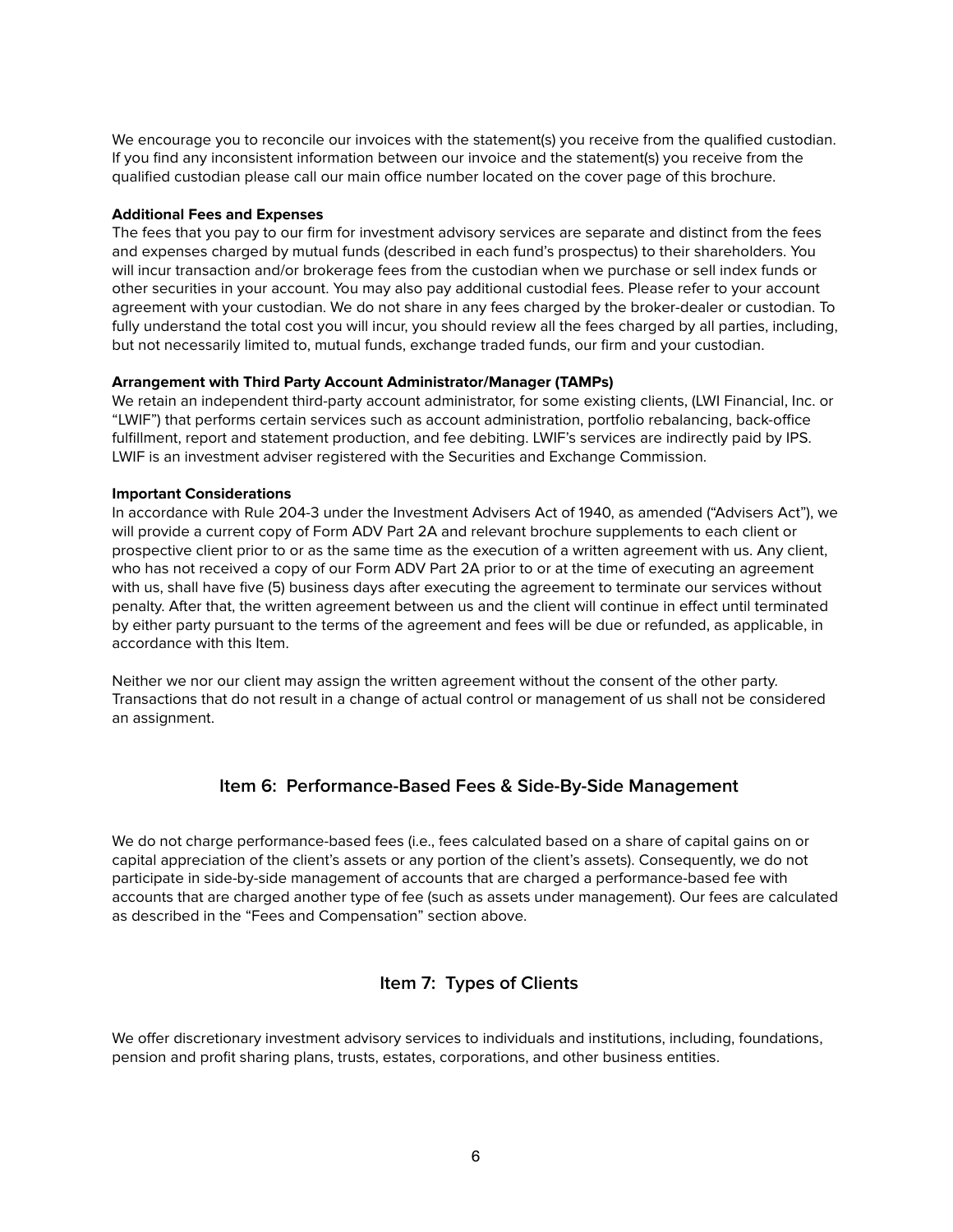In general, we require a minimum of \$100,000 to open and maintain an advisory account. At our discretion, we may waive this minimum account size.

## **Item 8: Methods of Analysis, Investment Strategies & Risk of Loss**

## **Our Methods of Analysis and Investment Strategies**

- ✦ Extensive research has shown that investment strategies that try to beat the market are not successful over the long term.
- ✦ We invest globally in capital markets through the use of index funds.
- ✦ We have designed index fund portfolios to address our clients' widely varying levels of risk.
- ✦ We design our own index fund portfolios to include a tilt towards equity investments in companies that are smaller and more value oriented than many well-known indices.
- ✦ We may also recommend fixed income and real estate investment trust (REITs).

In comprising our index portfolios, we do not attempt to time the market or specific sectors. Instead, we advise our clients to buy, hold, and rebalance portfolios that are globally diversified and incorporate an appropriate level of risk with a ratio of fixed income to equities as determined by our Risk Capacity Survey. We apply the tenets of Modern Portfolio Theory (MPT), which, in part, states that risk must be considered as well as return. We attempt to maximize a portfolio's expected return for a given amount of portfolio risk by carefully choosing the proportions of various index funds. We construct our clients' portfolios utilizing a large data series for asset class indexes. This data is back tested and aggregated through our Time Series Construction for asset class indexes dating back to 1978.

We also incorporate the findings of Eugene F. Fama of the University of Chicago and Kenneth R. French of Dartmouth University, who together identified three risk factors associated with stock market returns (market, size and value) and two risk factors associated with fixed income returns (term and default). Their Multi-Factor Model showed that a portfolio's exposure to the market as a whole, as well as the degree to which that portfolio carries increased or decreased exposure to small company stocks and stocks with high book-to-market ratios (also known as value stocks) primarily determines the portfolio's equity returns over time.

Many empirical studies guide our selection of funds and the construction of IWA index portfolios. Our investment portfolios are designed in consideration of the conclusions of many studies, including the following**:** 

- ‣ Harry Markowitz, "Portfolio Selection," Journal of Finance (1952)
- ‣ William Sharpe, "Capital Asset Prices A Theory of Market Equilibrium Under Conditions of Risk," Journal of Finance (1964)
- ‣ Gary P. Brinson, L. Randolph Hood, and Gilbert L. Beebower, "Determinants of Portfolio Performance, "The Financial Analysts Journal (1986)
- ‣ Eugene Fama and Kenneth French, "The Cross-Section of Expected Stock Returns," Journal of Finance (1992)
- ‣ Eugene Fama and Kenneth French, "Common Risk Factors in the Returns on Stocks and Bonds, "Journal of Financial Economics (1993)
- ‣ Eugene Fama and Kenneth French, "Size and Book-to-Market Factors in Earnings and Returns, "Journal of Finance (1994)
- ‣ Eugene Fama and Kenneth French, "Value versus Growth: The International Evidence, " Journal of Finance (1998)
- ‣ Laurent Barras, Olivier Scaillet, Russ Wermers, "False Discoveries in Mutual Fund Performance: Measuring Luck in Estimating Alphas," Journal of Finance, Forthcoming.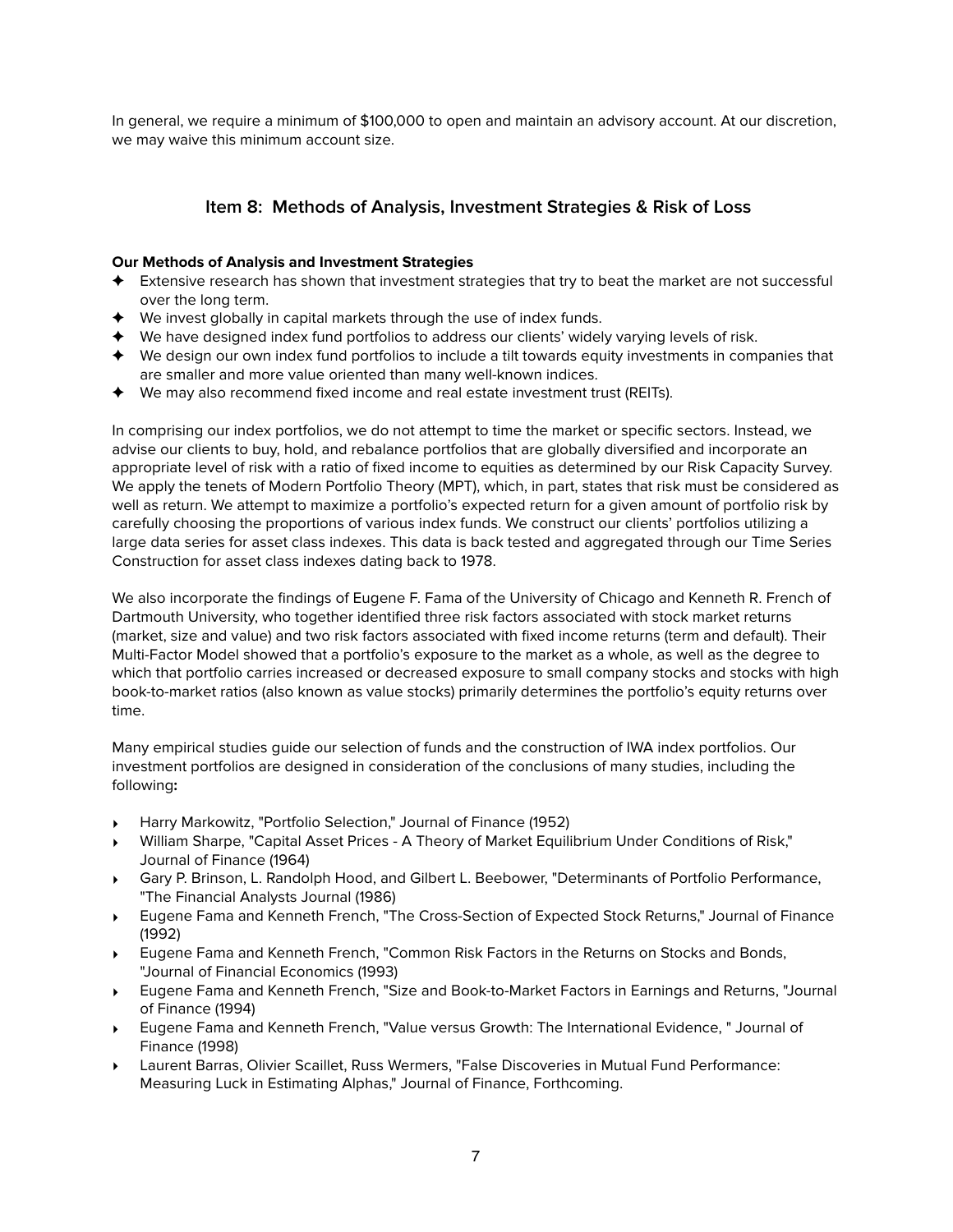‣ Amit Goyal and Sunil Wahal, "The Selection and Termination of Investment Managers By Plan Sponsors," Journal of Finance, Forthcoming

#### **Risk of Loss**

Investing involves risk of loss that you should be prepared to bear. Material risks associated with our passive strategy include the systematic risk of being invested in the market, known as "market risk." Additionally, investing in accordance with the Multi-Factor Model may cause investors to experience a higher level of volatility in the small and value oriented investments.

In addition, generally, the market value of stocks will fluctuate with market conditions, and small cap stock prices generally will move up and down more than large cap stock prices. Small-cap stocks may be subject to a higher degree of risk than more established (large cap) companies' securities. The illiquidity of the small-cap market may adversely affect the value of client investments. The market value of bonds will generally fluctuate inversely with interest rates and other market conditions prior to maturity and will equal par value (face value) at maturity. Interest rates for bonds may be fixed at the time of issuance or purchase, and payment of principal and interest may be guaranteed by the issuer and, in the case of U.S. Treasury obligations, backed by the full faith and credit of the U.S. Treasury. The market value of Treasury bonds will generally fluctuate more than Treasury bills, since Treasury bonds have longer maturities. In addition, there is no assurance that a mutual fund or ETF will achieve its investment objective. High yield bonds are considered to be predominantly speculative with respect to the payment of interest and repayment of principal. Such securities may also be subject to greater volatility as a result of changes in prevailing interest rates than other debt securities. Investments in overseas markets (international securities) also pose special risks, including currency fluctuation and political risks, and such investment may be more volatile than that of a U.S. only investment. The risks are generally intensified for investments in emerging markets. We do not represent or guarantee that our services or methods of analysis can or will predict future results or insulate clients from losses due to market declines. We do not offer any guarantees or promises that your financial goals and objectives will be met. Past performance is in no way an indication of future performance.

## **Recommendation of Particular Types of Securities**

As disclosed under the "Advisory Business" section in this Brochure, we offer advice on several types of investments; however, we primarily recommend index funds.

Mutual funds are professionally managed collective investment vehicles that pool money from many investors and invest in stocks, REITs, fixed income, short-term money market instruments, other mutual funds, other securities or any combination thereof. The fund will have a manager that trades the fund's investments in accordance with the fund's investment objective. While mutual funds generally provide diversification, risks can be significantly increased if the fund is concentrated in a particular sector of the market, primarily invests in small cap or speculative companies, uses leverage (i.e., borrows money) to a significant degree, or concentrates in a particular type of security (i.e., equities) rather than balancing the fund with different types of securities. The returns on mutual funds can be reduced by the costs to manage the funds.

## **Tax Reporting**

As a result of revised IRS regulations, custodians and broker-dealers began reporting the cost basis of equities acquired in client accounts on or after January 1, 2011. Your custodian will default to the FIFO (First-In First-Out) accounting method for calculating the cost basis of your investments. You are responsible for contacting your tax advisor to determine if this accounting method is the right choice for you. If your tax advisor believes another accounting method is more advantageous, please provide written notice to our firm immediately and we will alert your account custodian of your individually selected accounting method. Please note that decisions about cost basis accounting methods will need to be made before trades settle, as the cost basis method cannot be changed after settlement.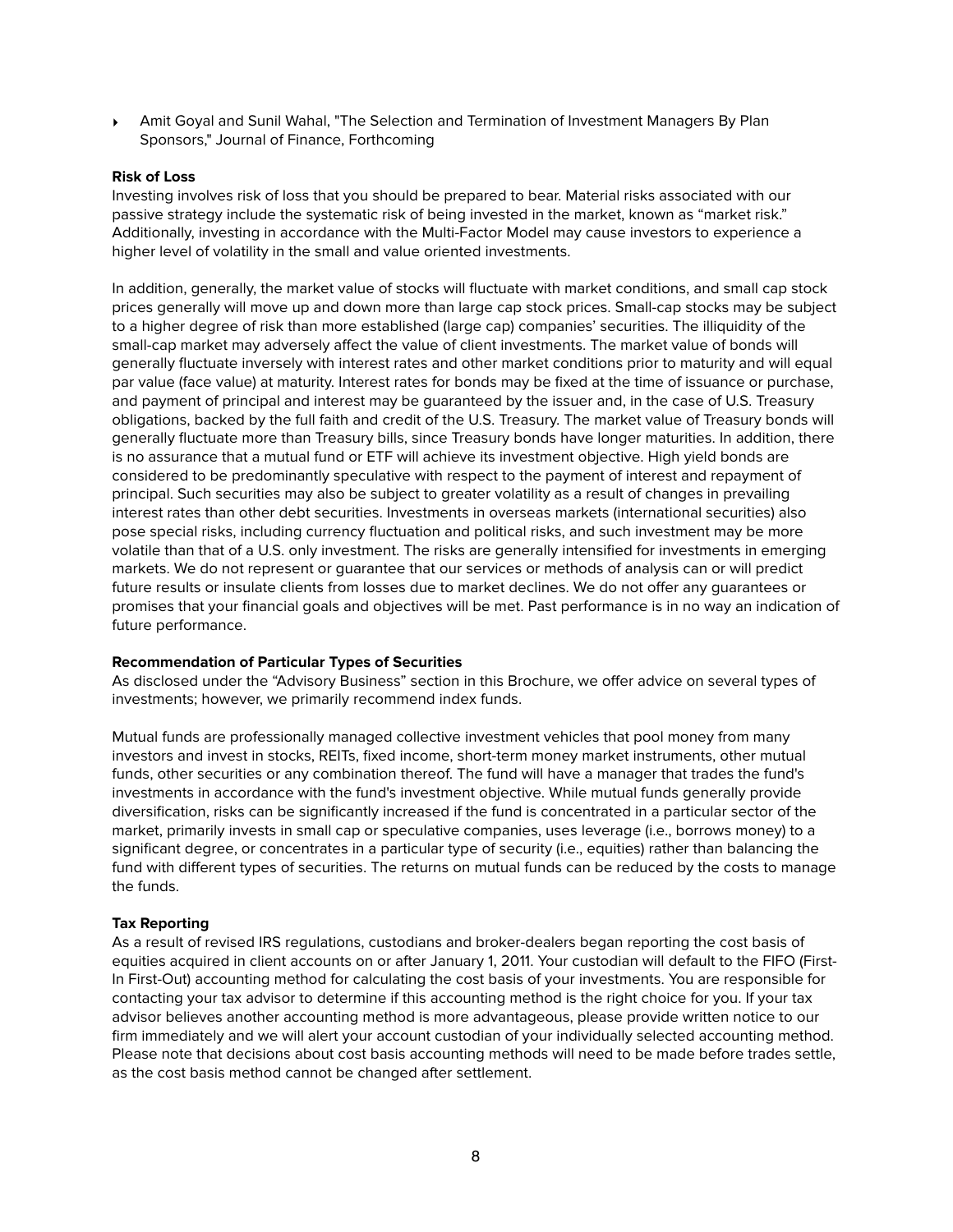## **Item 9: Disciplinary Information**

Registered investment advisers such as IWA are required to disclose all material facts regarding any legal or disciplinary events that would be material to a client's or prospective client's evaluation of IWA or the integrity of its management. Neither our firm nor any of our Associated Persons has any reportable disciplinary information.

## **Item 10: Other Financial Industry Activities & Affiliations**

IWA and its associated persons do not have any financial industry activities (except as stated below), financial industry affiliations, nor recommend other advisers.

#### **Other Outside Activities**

Erica Massman is owner of IPS Assurance Services, LLC, a non-securities related entity that provides Life, Health, and Disability insurance solutions in Leawood, Kansas. Her involvement with IPS Assurance Services takes less than 1% of her time.

Chris Massman serves as Executive Sales Manager for Caravan Trailer, LLC. His participation in this familyowned, outside business activity is not related to his involvement with Index Wealth Advisors, LLC and takes less than 10% of his time.

#### **Other Compensation**

IWA does not receive any additional compensation from a non-client in connection with providing financial advice to clients.

#### **Affiliations**

IWA is a "fee-only" investment advisory firm that receives its compensation solely from the client, and has no affiliation to a broker/dealer.

## **Item 11: Code of Ethics, Participation or Interest in Client Transactions & Personal Trading**

#### **Description of Our Code of Ethics**

The Investment Advisers Act of 1940 imposes a fiduciary duty on all investment advisers to act in the best interest of its clients. Our clients therefore entrust us to use the highest standards of integrity when dealing with their assets and making investments that impact their financial future. Our fiduciary duty compels all employees to act with integrity in all of our dealings.

Therefore, our Code of Ethics includes guidelines for professional standards of conduct for our Associated Persons. Our goal is to protect your interests at all times and to demonstrate our commitment to our fiduciary duties of honesty, good faith, and fair dealing with you. All of our Associated Persons are expected to adhere strictly to these guidelines. Our Code of Ethics also requires that all persons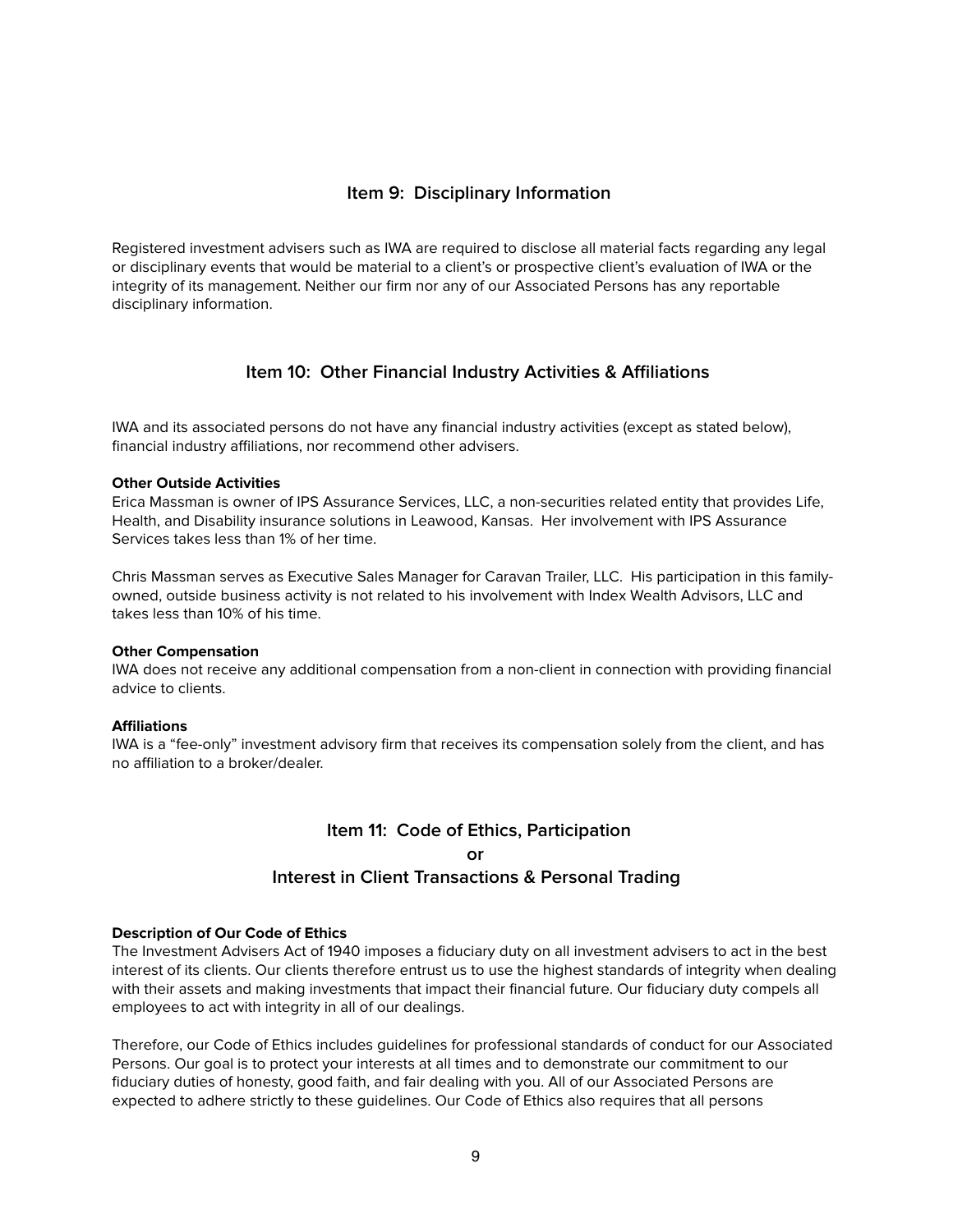associated with our firm submit reports of their personal account holdings and transactions to Chief Compliance Officer of our firm who will review these reports on a periodic basis. Persons associated with our firm are also required to report any violations of our Code of Ethics. Additionally, we maintain and enforce written policies reasonably designed to prevent the misuse or dissemination of material, nonpublic information about you or your account holdings by persons associated with our firm.

Clients or prospective clients may obtain a copy of our Code of Ethics by contacting us at the telephone number on the cover page of this brochure.

#### **Participation or Interest in Client Transactions**

Because the Code would permit associated persons of ours to invest in the same securities as clients, there is a possibility that our associated persons could benefit from market activity by a client in a security held by that person. Employee trading is continually monitored under the Code, with an eye to reasonably prevent conflicts of interest between IWA and its clients.

We do not affect any principal or agency cross securities transactions for client accounts, nor do we affect cross-trades between client accounts. Principal transactions are generally defined as transactions where an adviser, acting as principal for its own account or the account of an affiliated broker-dealer, buys from or sells any security to any advisory client. An agency cross transaction is defined as a transaction where a person acts as an investment adviser in relation to a transaction in which the investment adviser, or any person controlled by or under common control with the investment adviser, acts as broker for both the advisory client and for another person on the other side of the transaction. Should we ever decide to affect principal trades or cross-trades in client accounts, it will comply with the provisions of Rule 206(3) of the Advisers Act. Neither our firm nor any of our Associated Persons has any material financial interest in client transactions beyond the provision of investment advisory services as disclosed in this brochure.

Our firm or persons associated with our firm may buy or sell the same securities that we recommend to you or securities in which you are already invested. A conflict of interest may exist in such cases because we have the ability to trade ahead of you and potentially receive more favorable prices than you will receive. To eliminate this potential conflict of interest, it is our policy that neither our employees nor we shall have priority over your account in the purchase or sale of securities.

In the case of mutual funds, which are our primary investment recommendation, effecting transactions in mutual funds recommended to you cannot conflict with our interest in the same funds because open-end mutual funds are purchased or redeemed at a fixed net asset value price per share specific to the date of purchase or redemption. As such, our personal transactions in mutual funds will not have an impact on the prices of the fund shares in which you invest.

## **Item 12: Brokerage Practices**

Clients will generally direct us to execute securities transactions through one of two custodians. They are, in no particular order, TD Ameritrade and Schwab, which are unaffiliated securities broker-dealers and members of the Financial Industry Regulatory Authority and the Securities Investor Protection Corporation. We believe that these custodians provide execution services at competitive prices. Price is not the sole factor we consider in evaluating best execution. We also consider the quality of the brokerage services provided, the firm's reputation, execution capabilities, commission rates, and responsiveness to our clients and our firm. In exchange for the level of quality each of these companies provides, you may pay higher or lower commissions and/or trading costs than those that may be available elsewhere.

#### **Research and Other Benefits**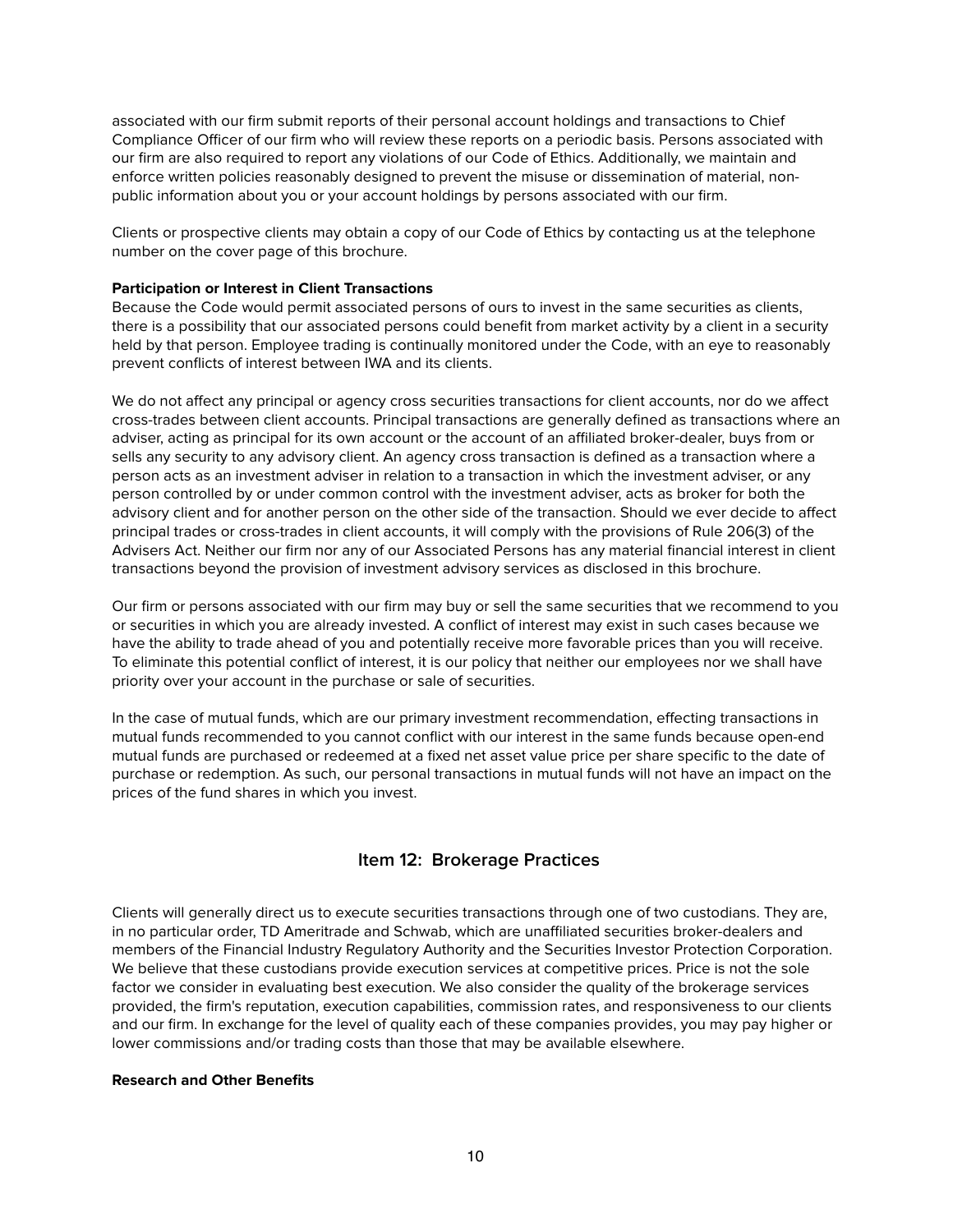We participate in the institutional advisor program (the "Program") offered by TD Ameritrade Institutional. TD Ameritrade Institutional is a division of TD Ameritrade Inc., member FINRA/SIPC/NFA ("TD Ameritrade"), an unaffiliated SEC-registered broker-dealer and FINRA member. TD Ameritrade offers to independent investment advisors services which include custody of securities, trade execution, clearance and settlement of transactions. We receive some benefits from TD Ameritrade through our participation in the Program.

Some of our clients' accounts are included in the Program in which we participate. Through this program we receive some benefits from TD Ameritrade that are typically not available to TD Ameritrade retail investors. There is no direct link between our participation in the Program and the investment advice we provide to you. These benefits include the following products and services (provided without cost or at a discount): receipt of duplicate client statements and confirmations; research related products and tools; consulting services; access to a trading desk serving adviser participants; access to block trading (which provides the ability to aggregate securities transactions for execution and then allocate the appropriate shares to client accounts); the ability to have advisory fees deducted directly from client accounts; access to an electronic communications network for client order entry and account information; access to mutual funds with no transaction fees and to certain institutional money managers; and discounts on compliance, marketing, research, technology, and practice management products or services provided to our firm by third party vendors. TD Ameritrade may also have paid for business consulting and professional services received by our associated persons. Some of the products and services made available by TD Ameritrade through the Program may benefit our firm and/or associated persons but may not benefit you or your accounts. These products or services may assist our firm in managing and administering client accounts, including accounts not maintained at TD Ameritrade. Other services made available by TD Ameritrade are intended to help us manage and further develop our business enterprise. The benefits we receive through participation in the Program do not depend on the amount of brokerage transactions directed to TD Ameritrade. As part of our fiduciary duties to clients, we endeavor at all times to put the interests of our clients first. Clients should be aware, however, that the receipt of economic benefits by us or our related persons in and of itself creates a potential conflict of interest and may indirectly influence our choice of TD Ameritrade for custody and brokerage services.

Our firm most commonly recommends the mutual funds developed by Dimensional Fund Advisors (DFA). While we do not receive compensation for this recommendation, nor do we receive commissions on the sale of the mutual funds, DFA provides us with access to a software program that enables us to generate risk and return data relative to their indexes and funds. This program assists us in providing data to clients and potential clients. DFA also provides an ongoing education program through webinars on advanced topics, educational conferences that provide analytics and current research data, and a proprietary website of articles, research, and analytical tools.

In addition, our firm has recommended LWIF "TAMP", and they may sponsor educational seminars for the benefit of IWA and its clients. Such educational seminars provide IWA with access to information and ideas regarding practice management and financial planning.

## **Directed Brokerage**

The TD Ameritrade custodial arrangement is a type of directed brokerage arrangement since these firms generally require that client transactions be placed with each firm for execution. Clients should understand that not all advisers require their clients to use one of the above mentioned custodians or otherwise direct brokerage. To help ensure that clients are receiving best execution and to address the conflict of interest surrounding this arrangement, we perform periodic reviews of the quality of execution and services provided by this firm.

## **Block Trades**

We do not combine multiple orders for shares of the same securities purchased for advisory accounts we manage. This practice is commonly referred to as "block trading".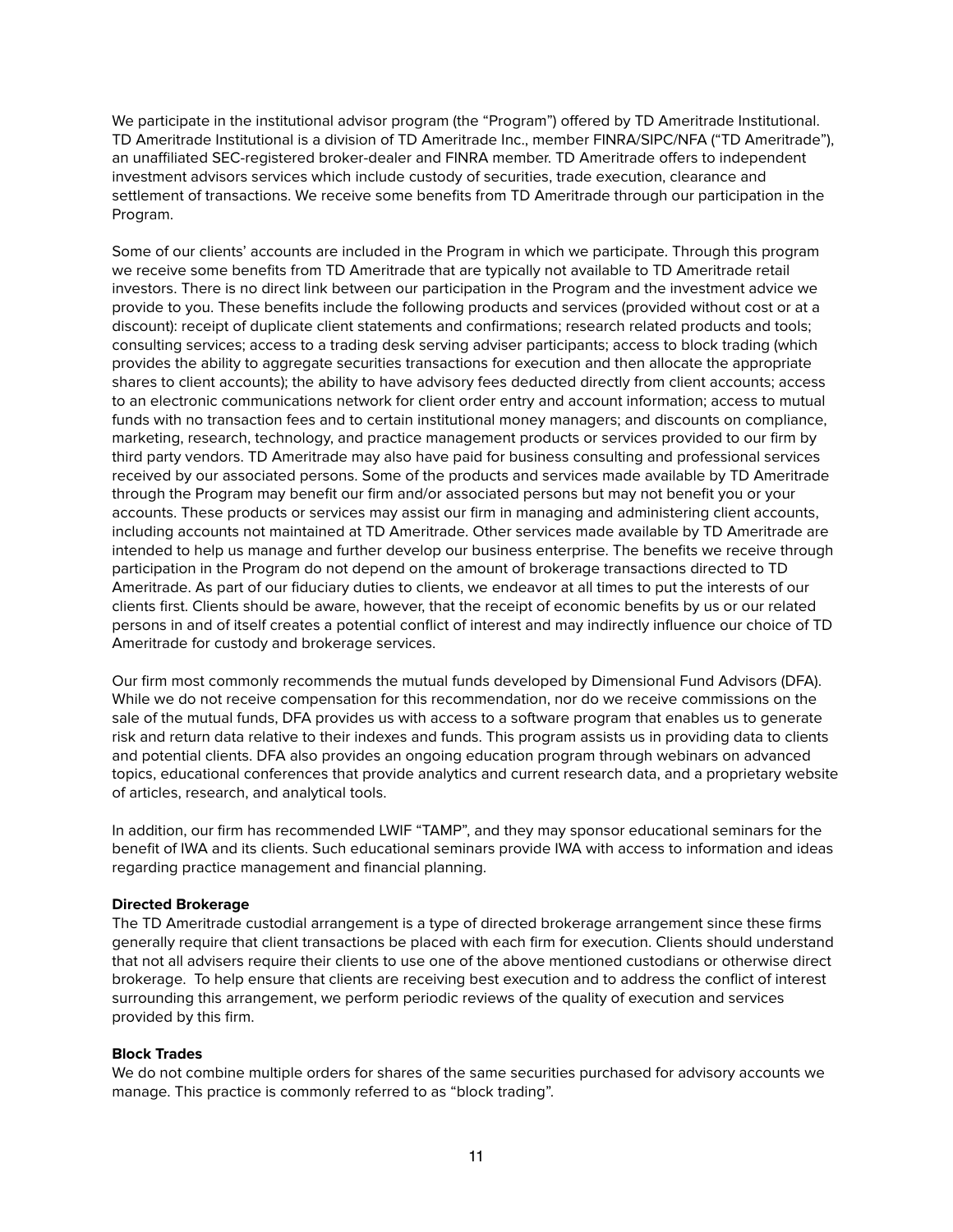#### **Trade Errors**

Errors created in an account must be corrected so as not to harm any client. The goal of error correction is to make the client "whole", regardless of the cost to us. We cannot correct a trade error made in a client's account by allocating the trade to a different account, unless that account was meant to receive the trade in the first place.

## **Item 13: Review of Accounts**

Account reviews occur at least quarterly as part of the regular monitoring and reporting process. Reviews are also triggered by other events such as: (1) receipt of new money to be invested, (2) disbursement requests made by the client, (3) following client notification of IWA of significant changes in their financial circumstances, or (4) significant changes In Risk Capacity. IWA IARs compare portfolio allocations with the client's investment policy targets and consider rebalancing of positions. IWA IARs communicate with clients periodically to determine if any material changes have occurred in client goals or financial situations. We will provide you with quarterly performance reports showing total portfolio value, portfolio holdings, and internal rate of return. You will receive trade confirmations, monthly or quarterly statements, and year end tax statements from your account custodian(s).

## **Item 14: Client Referrals & Other Compensation**

IWA does not pay referral fees to any firm, person, or entity. IWA does not receive any additional compensation from a non-client in connection with giving advice to its clients.

## **Item 15: Custody**

While client's assets will be held by a qualified custodian, IWA may be perceived as having custody of client assets under the Investment Advisors Act of 1940, due to IWA's authority to deduct advisory fees directly from a client's account. IWA's custodians will deliver account statements directly to clients on at least a quarterly basis. Custody of clients' accounts will be held at an independent custodian. All clients should carefully review the custodian's statements for accuracy.

If you have a question regarding your account statement or if you did not receive a statement from your custodian, please contact us directly at the telephone number on the cover page of this brochure.

## **Item 16: Investment Discretion**

Before we can buy or sell securities on your behalf, you must first sign our Client Agreement and your independent custodian's agreements.

We require that you grant our firm discretion over the selection and amount of securities to be purchased or sold for your account(s) without obtaining your prior consent for each transaction. You may request